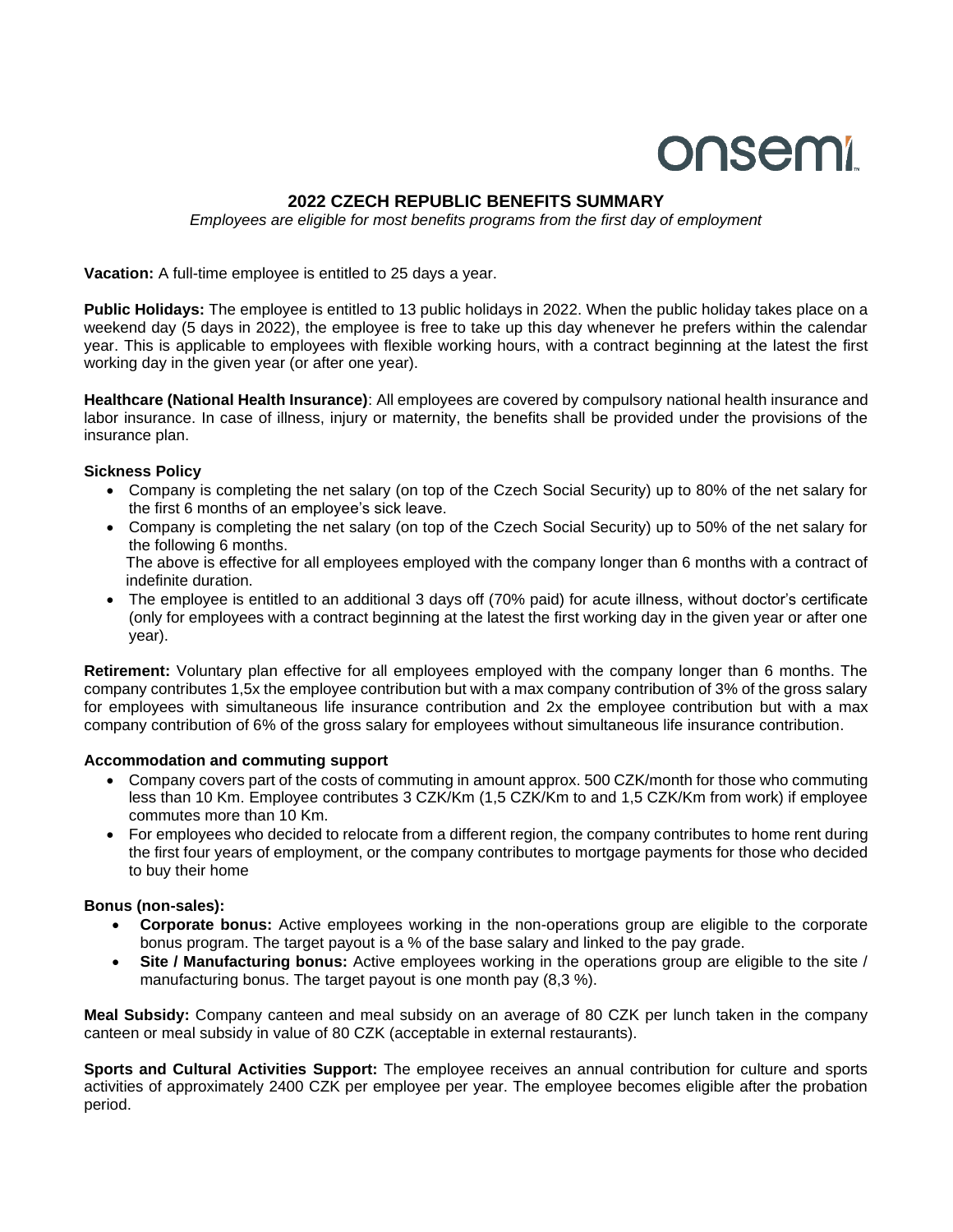**Seniority Award:** Employees receive a monthly company contribution for sport and culture activities (applicable for health programs...) when reaching each 5 years anniversary of service at onsemi Czech Republic.

| The duration of employment (years) | <b>Monthly contribution</b> |
|------------------------------------|-----------------------------|
| $5 - 10$                           | 150 CZK                     |
| $10 - 15$                          | 300 CZK                     |
| $15 - 20$                          | 450 CZK                     |
| $20 - 25$                          | 600 CZK                     |
| $25 - 30$                          | 750 CZK                     |
| 30 and more                        | 900 CZK                     |

**Children recreation:** The employee receives an annual contribution for children recreation of max 1000 CZK per child per year. The employee becomes eligible after the probation period.

**Social assistance in case of the death of Employee:** In the case of the death of an employee in an employment relationship, the employer will provide social assistance in the amount of 30,000 CZK to the spouse and each dependent child of the employee.

**Homeweorking:** Employees whose position allows it, have on a voluntary basis the possibility to homework. Homeworking can be scheduled in consultation with the manager.

**Global Incentive Programs** (corporate policies):

- **Bravo, Department and Group Award**
- **Science & Technology publications program**
- **Patent recognition program**
- **Corporate Incentive Plan:** Non-Sales employees are eligible to the corporate bonus program. The target payout is a percentage of the base salary and linked to the pay grade.
- **Sales Incentive Plan:** Employees in sales with commercial targets are eligible to commission. The target payout is a % of the total target compensation.

**Restricted Stock Units (RSU's**): A stock grant is a promise to award actual stock at some point in the future, subject to certain requirements (time restrictions). There is no purchase involved. Only exempt salaried employees are eligible (salary grade 12 and above).

#### **EMEA policies:**

- **Employee Referral Program Bonus:** The program pays a bonus to employees who make a referral to a suitable candidate that leads to a successful hire.
- **Company car:**

The employees with a salary grade 15 and above are eligible to a company car or car allowance.